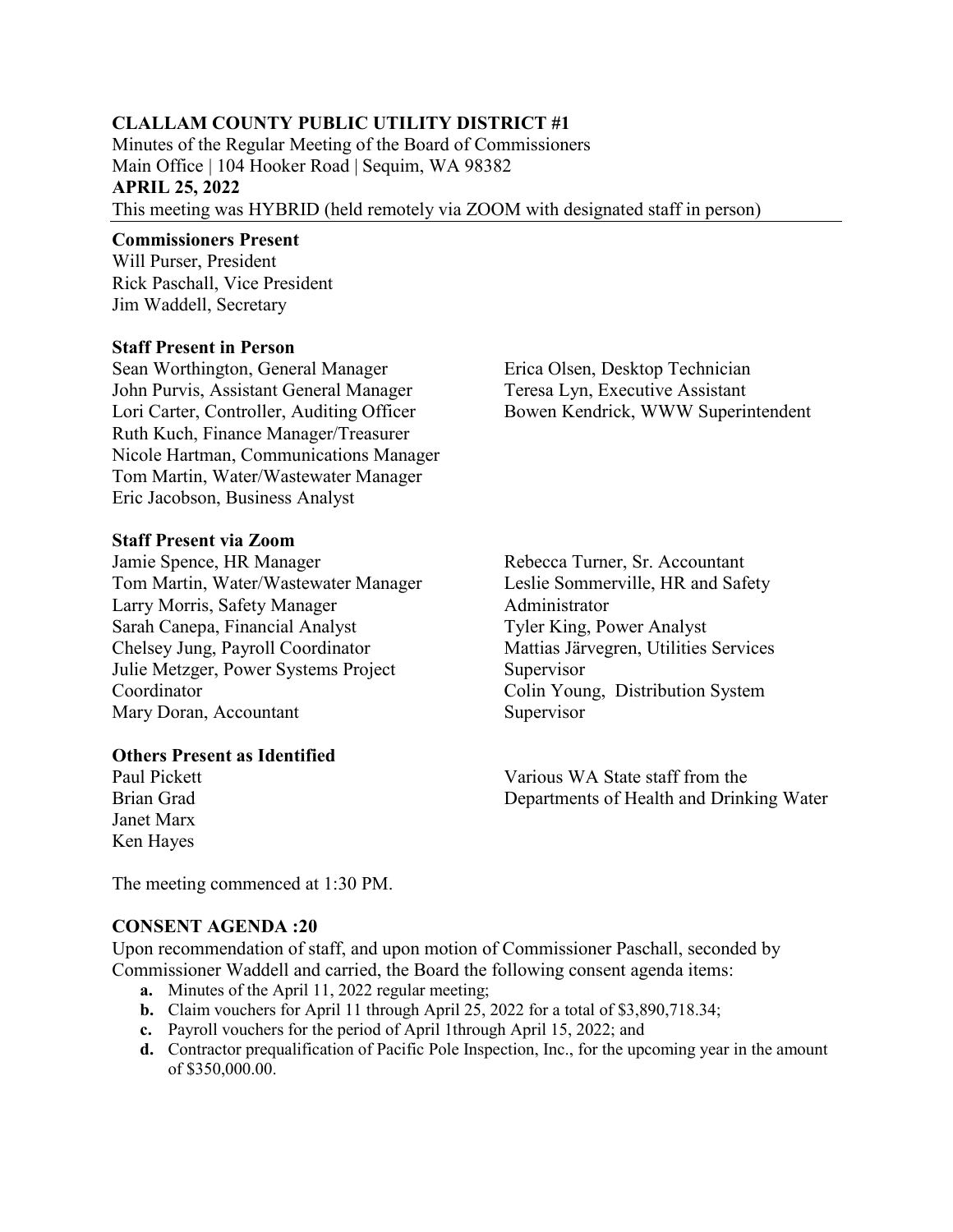## **PUBLIC COMMENT 3:15**

Public comment was given regarding local generation of rooftop solar energy.

### **AGENDA REVISIONS 5:15**

A revision was made to the agenda to change item a to enable the Office of Drinking Water and the Department of Health to announce and present an award to a member of our staff.

## **BUSINESS ITEMS STARTING AT 5:25**

a. **6:25:** The Office of Drinking Water with the Department of Health presented a surprise award to Water and Wastewater Manager Tom Martin for his leadership in restoring water to Sekiu/Clallam Bay after the large landslide ruptured the water main in November. Many across the District were involved in the restoration effort, including: Larry Morris who arranged PUD bottled water transport via airlift; John Purvis and Nicole Hartman who coordinated across agencies and provided communication to customers; Rebecca Turner who did detailed work tracking expenses for FEMA purposes; Bill Decker and his crew who assisted with logistics; Materials employees in helping to procure and load up water for delivery; Shawn Delplain who coordinated contract electric and communication restorations; and the Customer Service team who fielded concerned customer calls as well as the entire Water Department, who were recognized in March at a separate award event.

The meeting convened and recessed at 1:40 PM for photo-taking. The meeting reconvened at 1:44 PM.

- b. **10:39:** Upon recommendation of staff, and upon motion of Commissioner Paschall, seconded by Commissioner Waddell and carried, the Board authorized District staff to proceed with Bid Award Recommendation Memo for Bid No. 220802. This contract is for the construction of water main replacement on Funk and Ballard Alley Road, and includes outlet pipe replacement of Chantrelle Reservoir. The work replaces approximately 1,500 linear feet of water main, fire hydrant, valves, and water service lines from the new water main to the meter, asphalt concrete patching, and surface restoration. The Engineer's Estimate for the project is \$705,749. The bid is to be awarded to Nova Contracting, Inc., from Little Rock, WA, the lowest responsible bidder with a total base bid of \$511,530.00 (not including WSST).
- c. **4:40:** Upon recommendation of staff, and upon motion of Commissioner Paschall, seconded by Commissioner Waddell and carried, the Board approved RESOLUTION 2240-22 authorizing the purchase of property for \$41,000 from the City of Port Angeles in order to construct Pump Station LUD3 in a more geologically-safe area.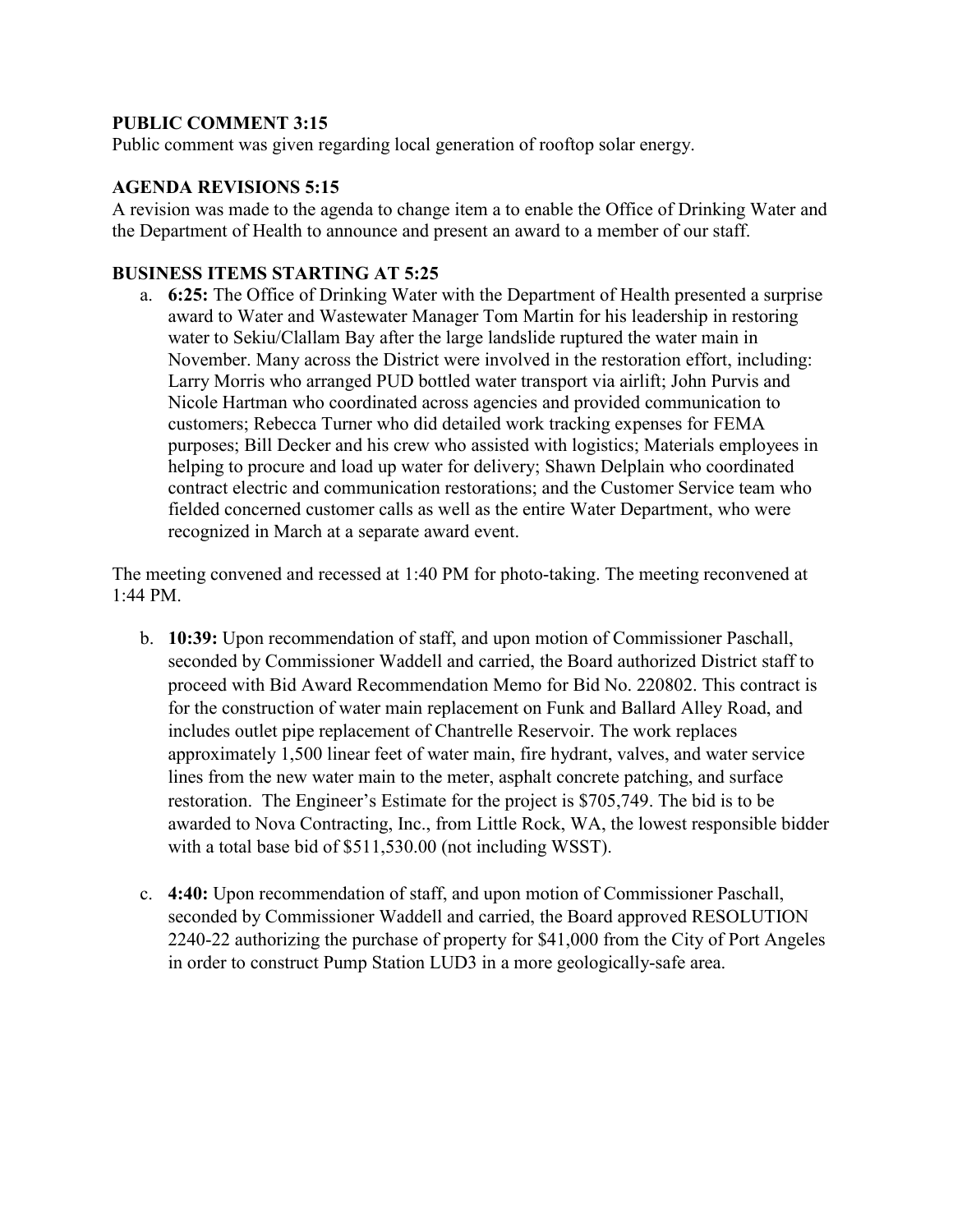- d. **19:40:** Assistant General Manager John Purvis provided a detailed update on the District's plan for preparing for electric vehicle load growth. The presentation covered the projected impacts (system, load, and financial) that the District is expected to experience as a result of the passage of State Bill 5974 the "Clean Cars 2030" bill which was signed into law March 25, 2022. This bill establishes a goal that passenger and light duty vehicles model year 2030 and later be electric vehicles (EVs) and applies to vehicle sales and new vehicle registration. The District is planning accordingly.
- **e. 1:14:55:** Bonneville Power Administration's (BPA)'s post-2028 contract discussion: the concept paper supported by the Western Public Agencies Group (WPAG), was presented to BPA on behalf of 76 BPA customers including Clallam County PUD, and is awaiting BPA's response. The paper covers a wide variety of topics discussed by BPA and customers with respect to the 2028 contract discussions.

### **CORRESPONDENCE/COMMUNICATIONS 1:23:23**

General Manager Sean Worthington provided an update on House Bill 1329 and recent Open Public Meeting Act (OPMA) changes. There was also a discussion regarding a request to post six years of meeting minutes on the website. Our current practice is to post a years' worth of meeting minutes and to provide a public records request link for those interested in accessing minutes from pre-2021. Commissioners asked staff to report back with the number of meeting minute requests we've had before they make a decision to have staff upload an additional five years of minutes.

### **COMMISSIONER REPORTS 1:28:28**

Commissioner Waddell attended WPUDA meetings, a BPA financial plan refresh workshop, and a Provider of Choice meeting.

Commissioner Paschall shared Clearing Up's April 22nd article regarding the Bureau of Land Management's expectation to permit 31,827 MW of renewable-energy projects on federal lands over the next four years.

Commissioner Purser attended WPUDA meetings, State Auditor Office meetings, and Energy Northwest Compensation and Executive Board meetings.

### **STAFF REPORTS 1:**

There were no staff reports.

### **BOARD ACTION ITEMS FOR STAFF 1:44:32**

- a. Staff is to report to the board the number of records requests we have had for board meeting minutes;
- b. As more and firmer electric vehicle load and resource adequacy information becomes available, staff is to report back to the board on the implications and the District's plan to address; and
- c. Staff is to provide Commissioner Purser with the details of our as yet unanswered request to BPA to provide us with the outage times by utility for their customers so he may raise the topic at an upcoming PPC meeting.